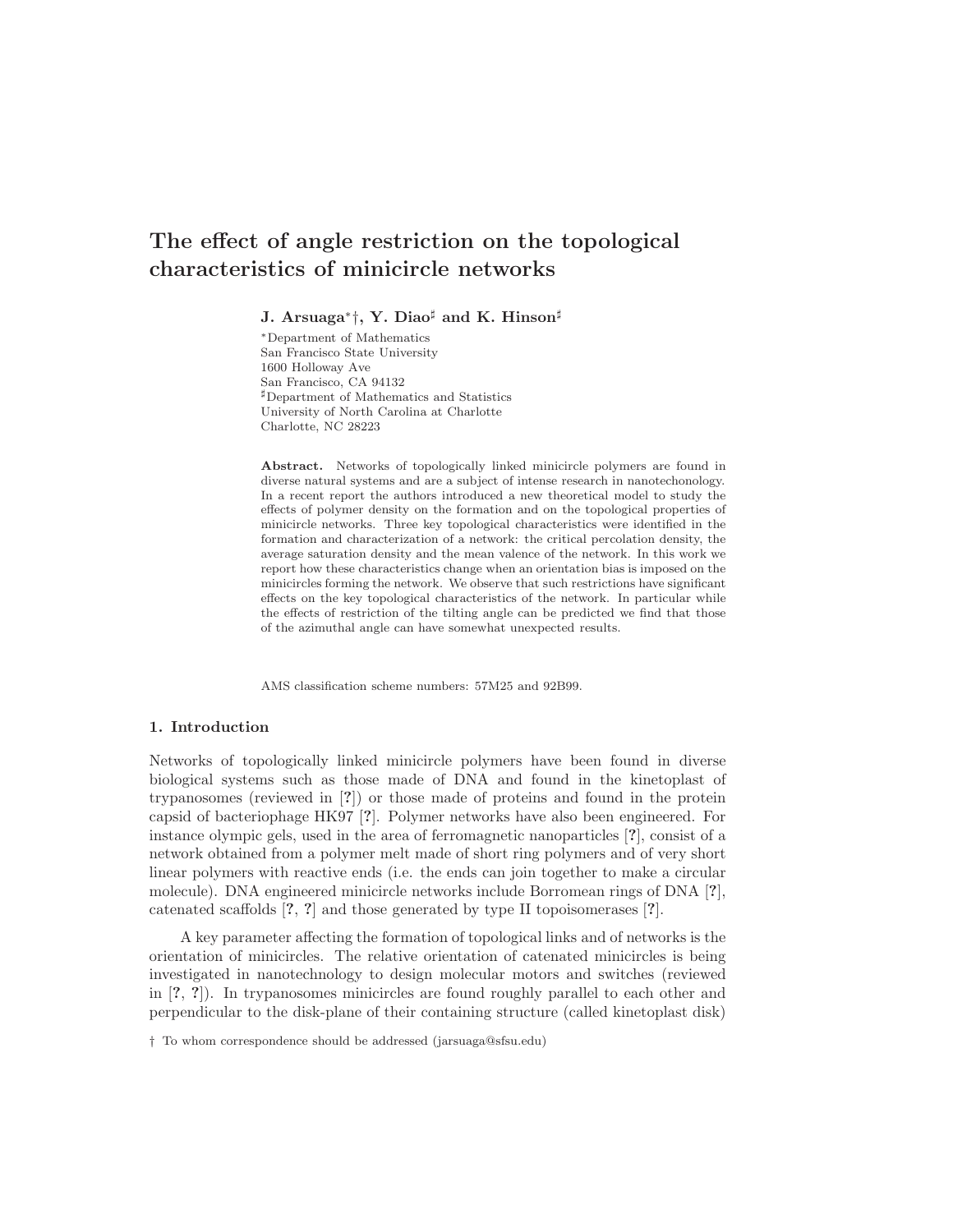[?]. It is thus our goal here to develop a theory of the topological changes that occur on network formation when minicircle orientation is taken into account.

A pioneer study on the topological properties of minicircle networks was done by de Gennes motivated by the design of olympic gels [?]. However a theory for network formation is still lacking. In an earlier report [?], and inspired by the problem of kinetoplast DNA [?], we introduced a model to analyze how the topological properties of a monolayer minicircle network change as a function of minicircle density. We call this model the Square Lattice Minicircle model, or SLM model for short. In this model randomly oriented minicircles of equal radius are placed on the vertices of the simple square lattice. Minicircle density, defined as the number of minicircles per unit area (and equals  $1/r^2$  where r is the distance between the centers of two adjacent minicircles in the SLM model), is varied and the topological properties of the resulting linked clusters calculated. We rigorously showed that a high density of nonrepelling minicircles naturally leads to the formation of a network. Furthermore the SLM model predicts that the formation of a network by increasing density undergoes a critical phase, percolation phase, in which large clusters of linked minicircles become highly probable. Our model also predicts a linear relationship between valence and density, a phenomenon observed in the replication cycle of certain trypanosomes during which the mean valence of the network doubles from 3 to 6 as the number of minicircles doubles (from 5000 to 10000) [?]. The mathematical model proposed in this paper extends the SLM model proposed in [?] by characterizing the effects of minicircle orientation on the topological properties of the network. In particular we here characterize the effects of restricting the tilting and the azimuthal angles on the network formation. This problem is also motivated by the organization of minicircles in trypanosomes which are believed to be organized almost parallel to each other and perpendicular to the kinetoplast disk (reviewed in [?]).

It is important to point out that while the simplicity of the SLM model and the generalization presented here allowed us to carry out simulation and analytical studies, it is not a realistic model. Notably, the SLM model assumes that minicircles are rigid, have no thickness and their centers are confined to a lattice. Hence our numerical estimations of percolation and saturation densities should be used as a qualitative guidance for more realistic models.

### 2. Basic Definitions and Methods

# 2.1. The SLM model and its characteristics of interest

The SLM model considers a monolayer of randomly oriented flat minicircles which are centered at the vertices of a square lattice (*i.e.* a gridded square region in the  $xy$ -plane). In this setting we consider that two minicircles are *linked* if one cannot separate them without breaking them first. More generally, a set of minicircles form a *linked cluster* if one cannot separate them into two parts without breaking any of the minicircles. The linking between two minicircles can be computed easily and details can be found in [?]. Given a square grid of minicircles, a linked cluster of minicircles that contains minicircles on the opposite boundaries of the square grid is called a percolating cluster. The critical percolation density, or just critical density, is a positive value  $D_c$  with the following property: if the density  $D > D_c$ , then there exists a positive constant  $\alpha > 0$ , such that the probability for a minicircle grid to form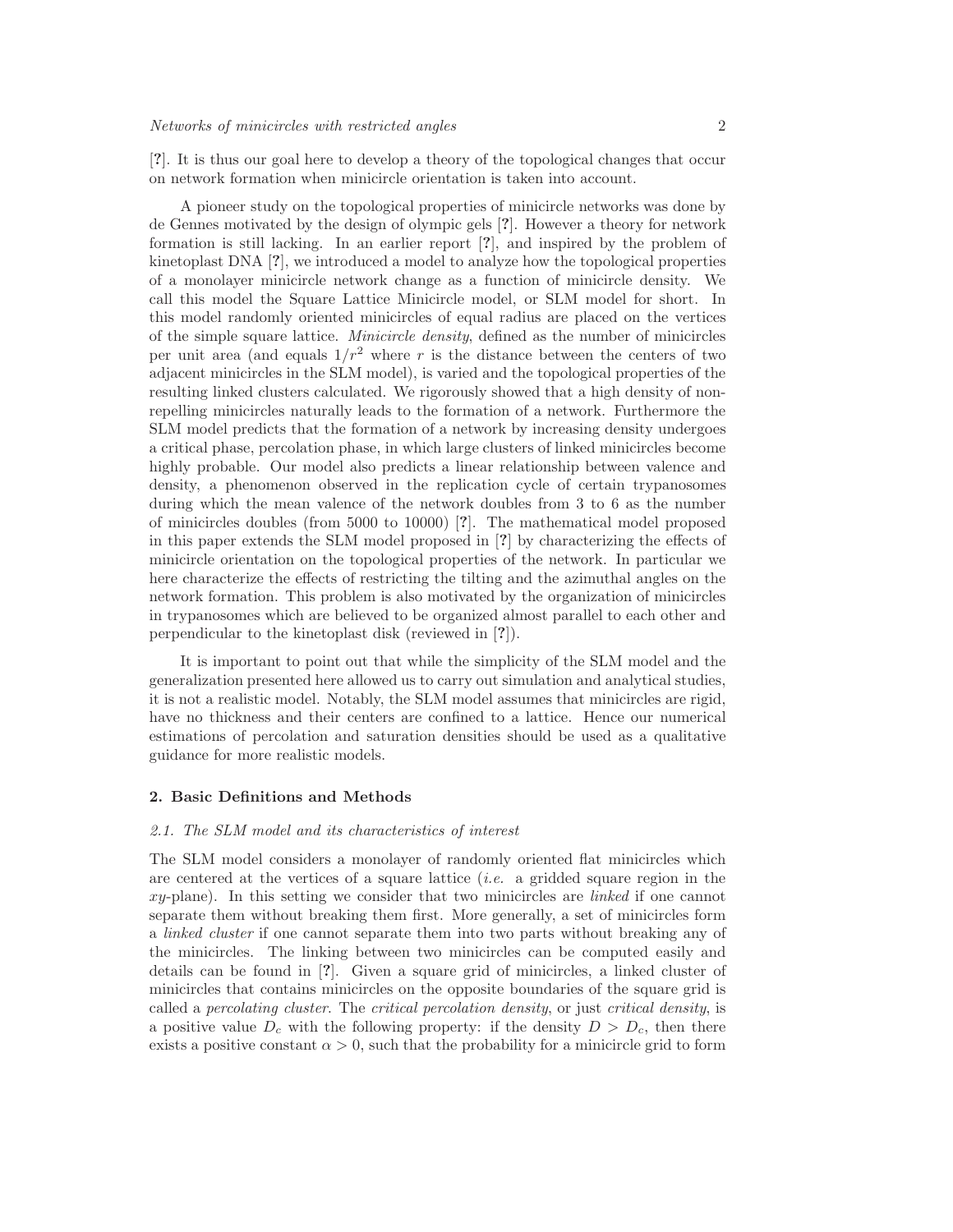a network is at least  $\alpha$ , regardless what is the dimension of the grid. On the other hand, if  $D < D<sub>c</sub>$ , then the probability of the the formation of a network goes to zero as the dimension of the grid goes to infinity. In this work we use this critical density to define a *minicircle network* and say that a grid of minicircles forms a *network* when a percolating cluster exists in the grid. In the case that we are not certain whether the minicircles on the given lattice grid has formed a network, we will call the system a minicircle grid instead. When most minicircles in a minicircle network fall into the same linked cluster, we say that the network *saturates*. Here 99% saturation level means that there exists a linked cluster in the minicircle network that contains at least 99% of the minicircles in the grid. In this study, a saturated minicircle network means a network with a 99% saturation level. For a given minicircle in the minicircle grid, its valence is defined as the number of minicircles that are linked to it directly. The mean valence of a minicircle is defined as the average valence of a minicircle over a set of different networks. The average valence of a minicircle grid (in which the minicircles are fixed) is the average of the valences of all minicircles in the grid. The average valence of a minicircle grid is not necessarily an integer. However, if the grid is of sufficient size, then its average valence can be well estimated by the mean valence of a minicircle in a minicircle grid of the same size.

#### 2.2. Methods for angle restrictions and sample generation

The orientation of a minicircle (in a minicircle grid) is determined by its normal vector, which is in turn determined by two angles: the *tilting angle* and the *azimuthal* angle. The tilting angle (denoted by  $\theta$ ) is the angle between the normal vector and the positive z-axis, while the azimuthal angle (denoted by  $\phi$ ) is the angle between the projection of the normal vector to the  $xy$ -plane and the x-axis. In the unrestricted case [?], the normal vector of a minicircle is assumed to be uniformly distributed over the unit sphere. It follows that  $\theta$  is a continuous random variable taking values in  $[0, \pi]$  and  $\phi$  is a continuous random variable taking values in  $[0, 2\pi]$ . It is well known that  $\cos \theta$  is uniformly distributed in  $[-1, 1]$  while  $\phi$  is uniformly distributed in  $[0, 2\pi]$ .

Let  $\theta_0$ ,  $\phi_0$  be two angles such that  $0 \leq \theta_0 \leq \pi/2$  and  $0 \leq \phi_0 \leq \pi/2$ . The angle restrictions implemented in this paper are of the form  $\theta \in [\theta_0, \pi - \theta_0]$  and  $\phi \in [\phi_0, \pi - \phi_0] \cup [\pi + \phi_0, 2\pi - \phi_0]$  for various values of  $\theta_0$  and  $\phi_0$ .  $\theta_0$  will be called the tilting angle restriction and  $\phi_0$  will be called azimuthal angle restriction. In the extreme case that  $\theta_0 = \pi/2$ , the minicircles would be perpendicular to the lattice plane. And if  $\phi_0 = \pi/2$ , then all minicircles would be parallel to each other. These correspond to the reported observations in trypanosomes minicircles [?]. We choose a wider and varied range of the parameters  $\theta$  and  $\phi$  in our study so that our results can be referred to in other angle restriction conditions when applicable. Of course, one may also consider angle restrictions of other forms. The point we will be making is that different angle restrictions may yield very different results. Under the angle restriction,  $\cos \theta$  is uniformly distributed in  $[-\cos \theta_0, \cos \theta_0]$  and  $\phi$  is uniformly distributed in  $[\phi_0, \pi - \phi_0] \cup [\pi + \phi_0, 2\pi - \phi_0]$ . These form the foundations of our minicircle generating algorithm. The left side of Figure ?? is a visual definition of the tilting angle and azimuthal angle of a minicircle with respect to the axes of the lattice. The right side is an illustration of a minicircle grid with tilt and azimuthal restrictions.

We generated minicircle grids of dimensions up to  $1000 \times 1000$ . Notice that larger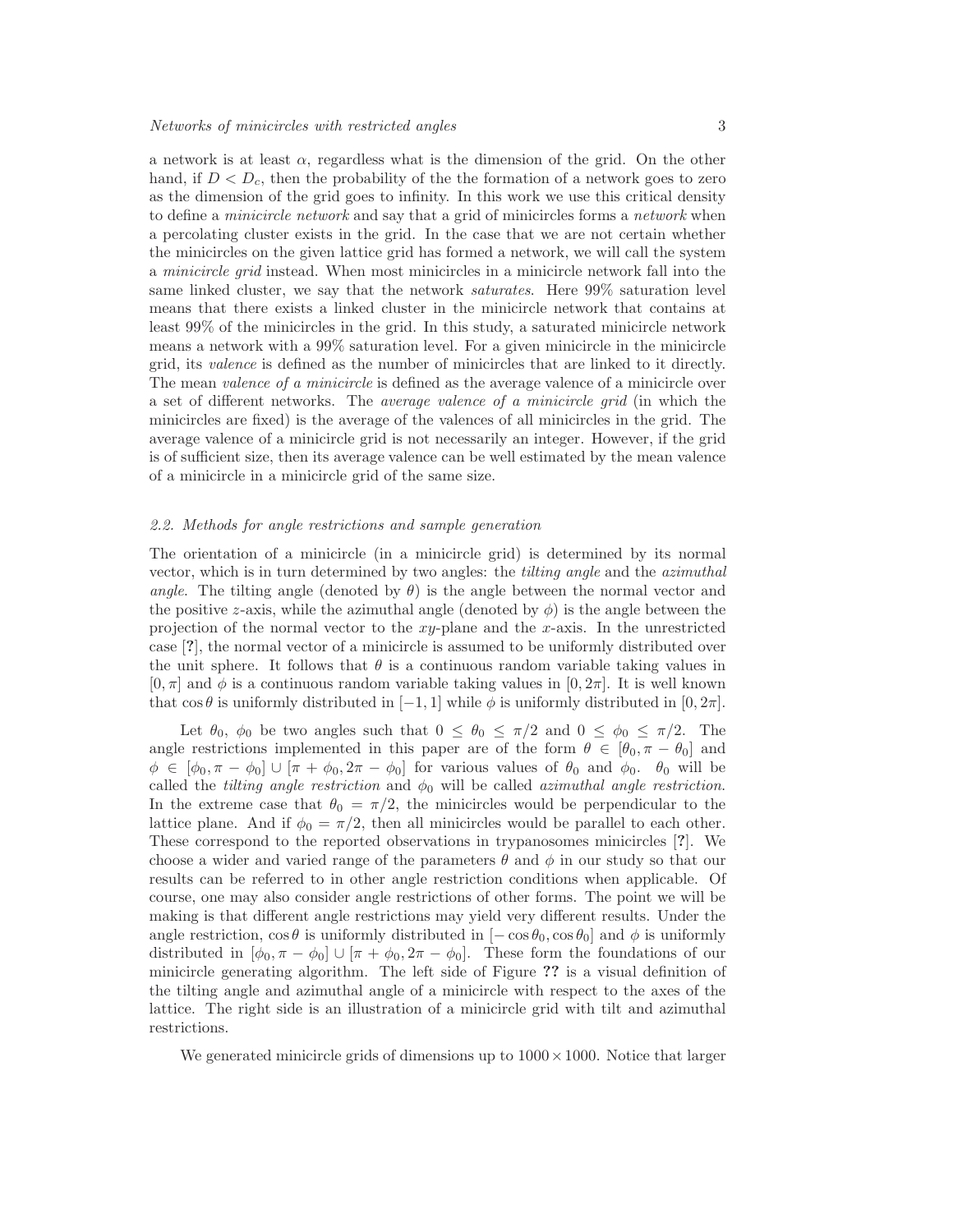

**Figure 1.** Left: The tilting angle  $\phi$  and azimuthal angle  $\theta$  of a minicircle with respect to the  $x$  and  $y$  axes of the lattice plane. Right: A network of minicircles in the simple square lattice with tilting and azimuthal angular restrictions.

scale grids were not necessary because the key characteristics such as the critical percolation density and the average saturation density are fairly robust measurements that can be fairly well estimated using these dimensions. For a fixed number of minicircles increasing the density is equivalent to increasing the radius of the minicircles simultaneously while keeping the size of the lattice edges fixed. We used this characterization in the implementation of our algorithms. During this process of density increasing, minicircles were allowed to freely perform strand passages. Ensembles of minicircle grids were obtained for each fixed radius  $r$ .

# 3. Numerical results

In this section, we present the numerical results in our investigations on the effects of restricting the tilting and the azimuthal angles on the critical percolation density, on the average saturation density, as well as on the growth rate of the mean valence. We also estimate the homogeneity of the network by analyzing the cumulative distribution of the mean valence.

#### 3.1. The case of the tilting angle restriction

Here we restricted the tilting of the minicircles while leaving the Azimuthal angle unconstrained. It was shown in [?] that given two randomly minicircles  $c_1$  and  $c_2$ of unit radius whose centers are fixed at a distance  $2r$  apart, the linking probability between  $c_1$  and  $c_2$  is  $1 - r$  for  $r \in [0, 1]$  and 0 for  $r > 1$ . The linking probability  $p_{r, \theta_0}$ between two minicircles with a tilting angle restriction  $\theta_0$  (where 2r is the distance between the centers of the two minicircles) remains to be determined. Although an explicit formula for the general case  $\theta_0 \in (0, 90)$  is not yet derived, it is conceivable that  $0 \leq p_{r,\theta_0} \leq p_{r,0} = 1 - r$  (for  $0 \leq r \leq 1$ ). In the extreme case of a tilting angle restriction  $\theta_0 = \pi/2$ , the minicircles generated are in planes perpendicular to the xy-plane, hence no linking can occur between the minicircles, i.e.,  $p_{r,\pi/2} = 0$ . To estimate the linking probability for different angles we estimated  $p_{r,\theta_0}$  for  $r=0$  to 1 with an increment of .05 and for  $\theta_0 = 0$  to 80 with increments of 10. Figure ?? shows the numerical estimations of  $p_{r,\theta_0}$  for various  $\theta_0$  values. As expected for each fixed  $r \in (0,1)$ ,  $p_{r,\theta_0}$  is a strictly decreasing function of  $\theta_0 \in [0,90]$  and  $\leq 1-r$ .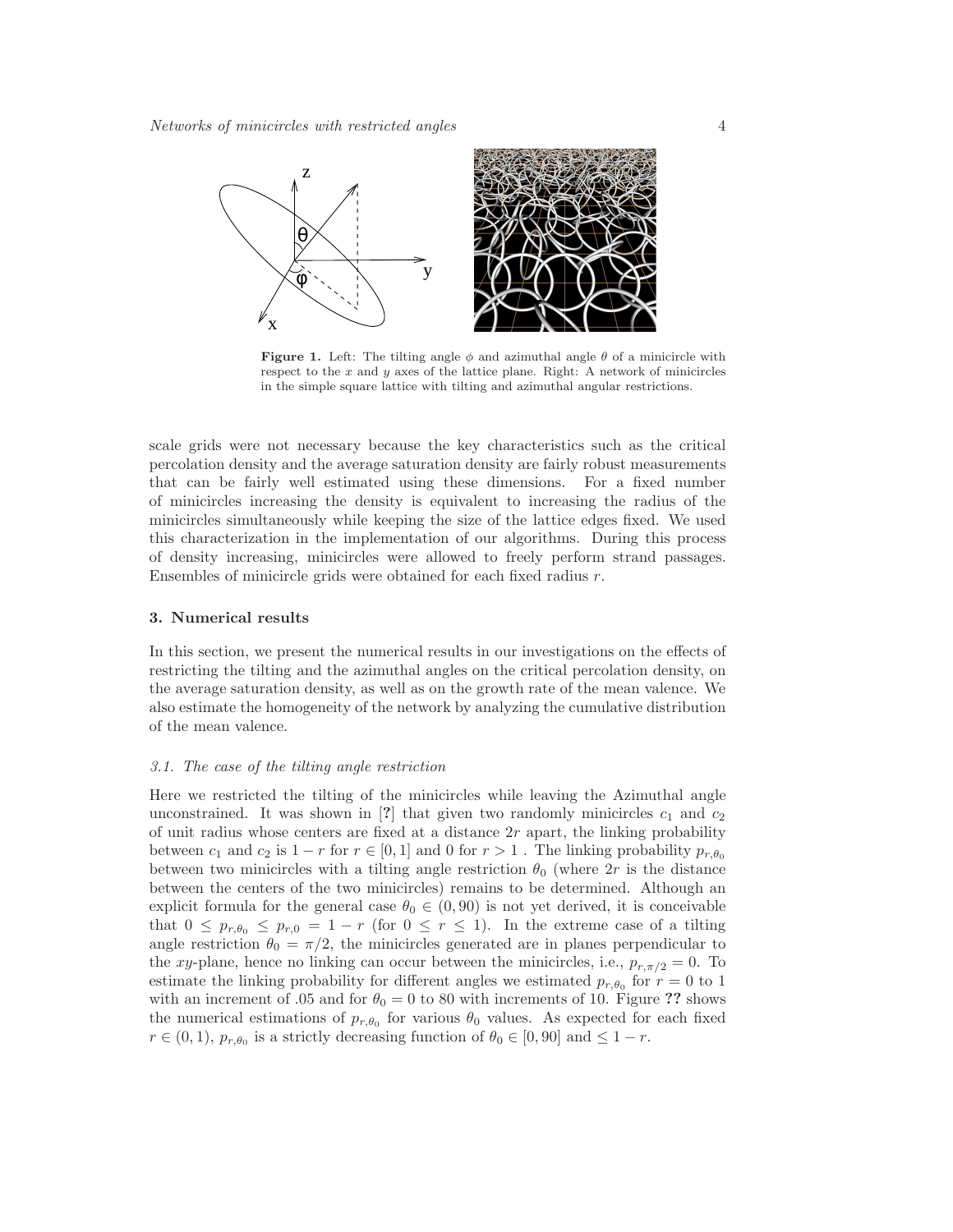

**Figure 2.** Numerical plots of the probability  $p_{r, \theta_0}$  for  $\theta_0 = 0$  to  $\theta_0 = 80$  degrees with an increment of 10 degrees as shown in the legend.

Next we characterized the three key topological characteristics, namely the critical density  $D_c$ , the average saturation (for 99% saturation)  $D_s$  and the mean valence of minicircle networks with tilting angle restriction. Figures ??, ?? and ?? summarize our calculations. In the case of critical percolation and saturation densities, tilting angle restrictions of 0 to 80 degrees with an increment of 10 degrees are used. Since  $p_{r,\theta_0}$  is a decreasing function of  $\theta_0$  for fixed r we would expect higher  $D_c$  and  $D_s$  values for larger  $\theta_0$  values. Results for  $D_c$  are shown in Figure ??. We observe an expected asymptotic behavior at  $x = 90$  and the data are fit by the function  $y = 0.3 + \frac{29.66}{90-x}$ (where  $y$  is the critical percolation density and  $x$  is the tilting angle restriction) has an  $R^2$  value of .996.



Figure 3. Estimated critical percolation density for various tilting angle restrictions. Each data point in the figures is based on samples of sample size 1000 and minicircle grids of dimension  $1000 \times 1000$ . The 95% standard error bars are less than .0006 in all cases except the case  $\theta_0 = 80$ , where the error bar is about .001.

A similar results holds for the saturation densities. Figure ?? shows the results. The function  $y = 0.8 + \frac{265.7}{(90-x)^{1.5}}$  (where y is the mean saturation density and x is the tilting angle restriction) fits the data well with an  $R^2$  value of .998 and captures the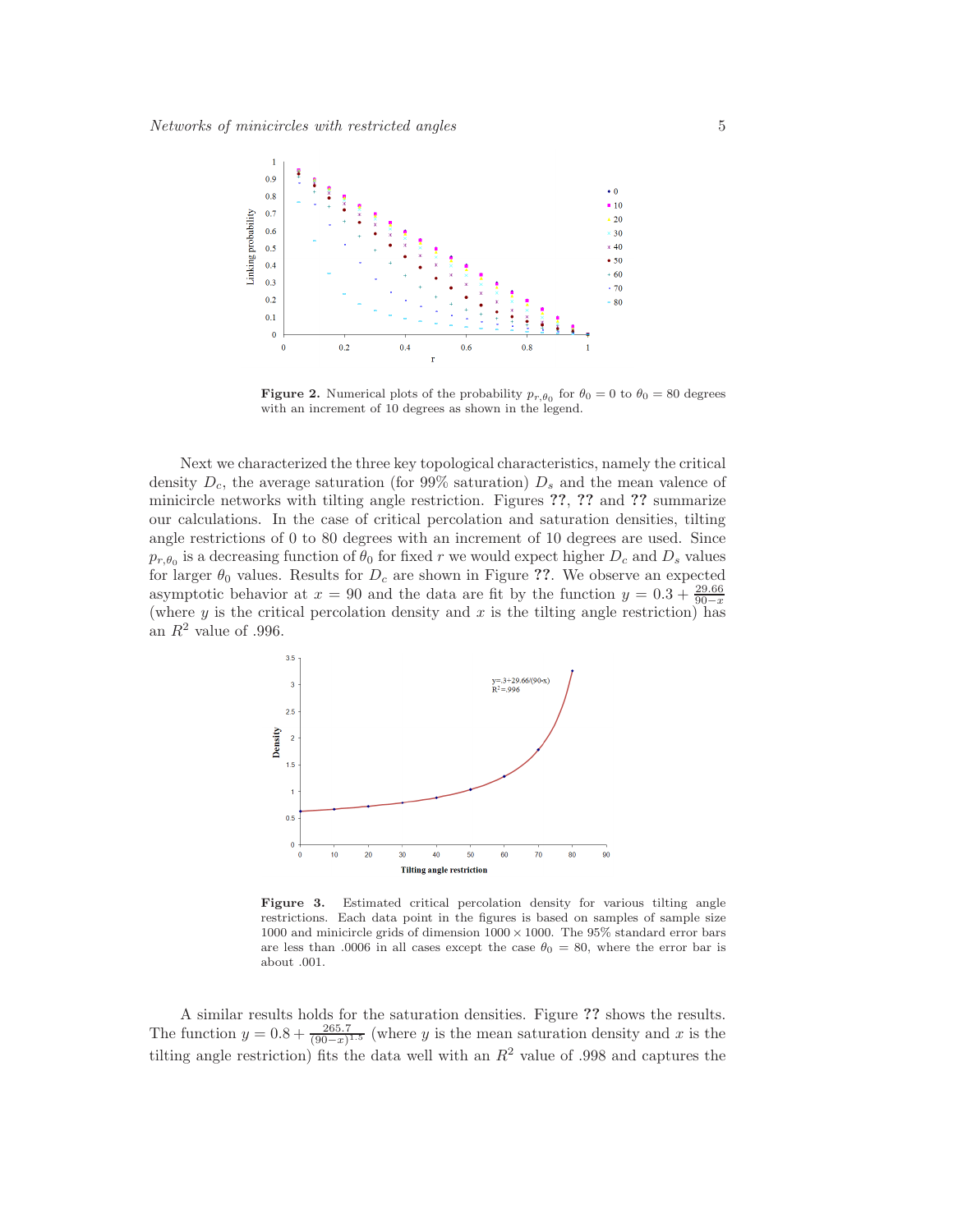asymptotic behavior at  $x = 90$ . By comparing the results from Figures ??, ?? one concludes that an increase in percolation density implies an increase in the saturation density.



Figure 4. Estimated average saturation density for various restriction angles. Each data point in the figures is based on samples of sample size 1000 and minicircle grids of dimension  $1000 \times 1000$ . The 95% standard error bars are less than .0005 in all cases.

In the case of the mean valence, as discussed in [?], we are expecting a strong linear relationship between the mean valence and the minicircle density. That is, we expect that the growth of the mean valence to be of the form  $a(\theta_0) + b(\theta_0)D$ , where D is the density of the minicircle grid and  $b(\theta_0)$  is a decreasing function of the restriction angle  $\theta_0$  of the minicircles such that  $b(\theta_0) \to 0$  as  $\theta_0 \to 90$ . Again, this is because  $p_{r,\theta_0}$  is a decreasing function of  $\theta_0$  and  $p_{r,90} = 0$ . For comparison purposes, the results for restriction angles 0, 30, 60 and 87 are plotted together in Figure ??. The equations are given by  $y = 0.178x - 0.063$ ,  $y = 2.042x - 0.722$ ,  $y = 3.604x - 0.847$ and  $y = 4.173x - 0.871$  respectively. Notice the excellent fitting quality as indicated by the  $R^2$  values of the regression given by  $R^2$  and all  $> 0.998$ .



Figure 5. The mean valence as a function of the density under the tilting angle restrictions of 0, 30, 60 and 87 degrees.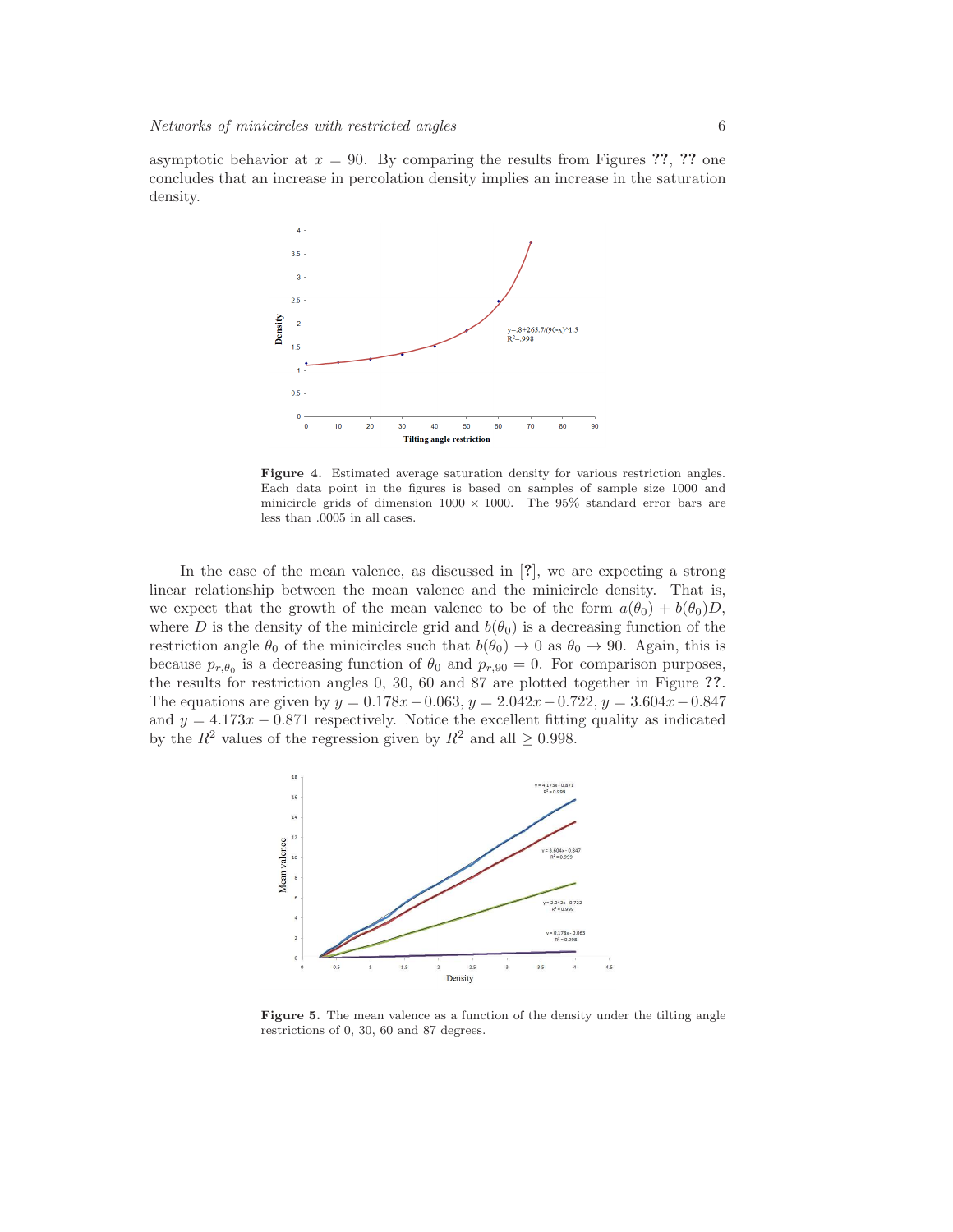#### Networks of minicircles with restricted angles 7

An important aspect of the minicircle network is its homogeneity. A network is considered to be homogeneous if each minicircle in the network is linked to the same number of minicircles with few exceptions. In the case that the angles are not restricted, we found the minicircle networks to be not homogeneous [?]. It turns out that this is still the case when the restriction in the tilting angle is considered. For a given minicircle, we estimate the homogeneity of the network by estimating  $p_i$  the probability that the valence of the minicircle is  $\geq i$ . If most minicircles are linked to, say, 3 other minicircles, then the cumulative density functions of  $p_i$  would be very small or even diminish for  $i \geq 4$  for the density range considered, while the cumulative density function of  $p_i$  for  $i \leq 3$  would reach values close to one before the network saturates. Figures ?? and ?? show the estimated cumulative density functions of  $p_i$ for  $i = 1$  to 7 under the tilting angle restrictions  $\theta_0 = 30$  and  $\theta_0 = 60$ .



Figure 6. The cumulative distributions of  $p_1$  to  $p_7$  under the tilting angle restriction  $\theta_0 = 30$ .



Figure 7. The cumulative distributions of  $p_1$  to  $p_7$  under the tilting angle restriction  $\theta_0 = 60$ .

As the density increases, each of these functions increases (even for the  $i$  values not shown in the figures), indicating that the minicircle grids are generally nonhomogeneous. From these two figures one can again observe a strong dependency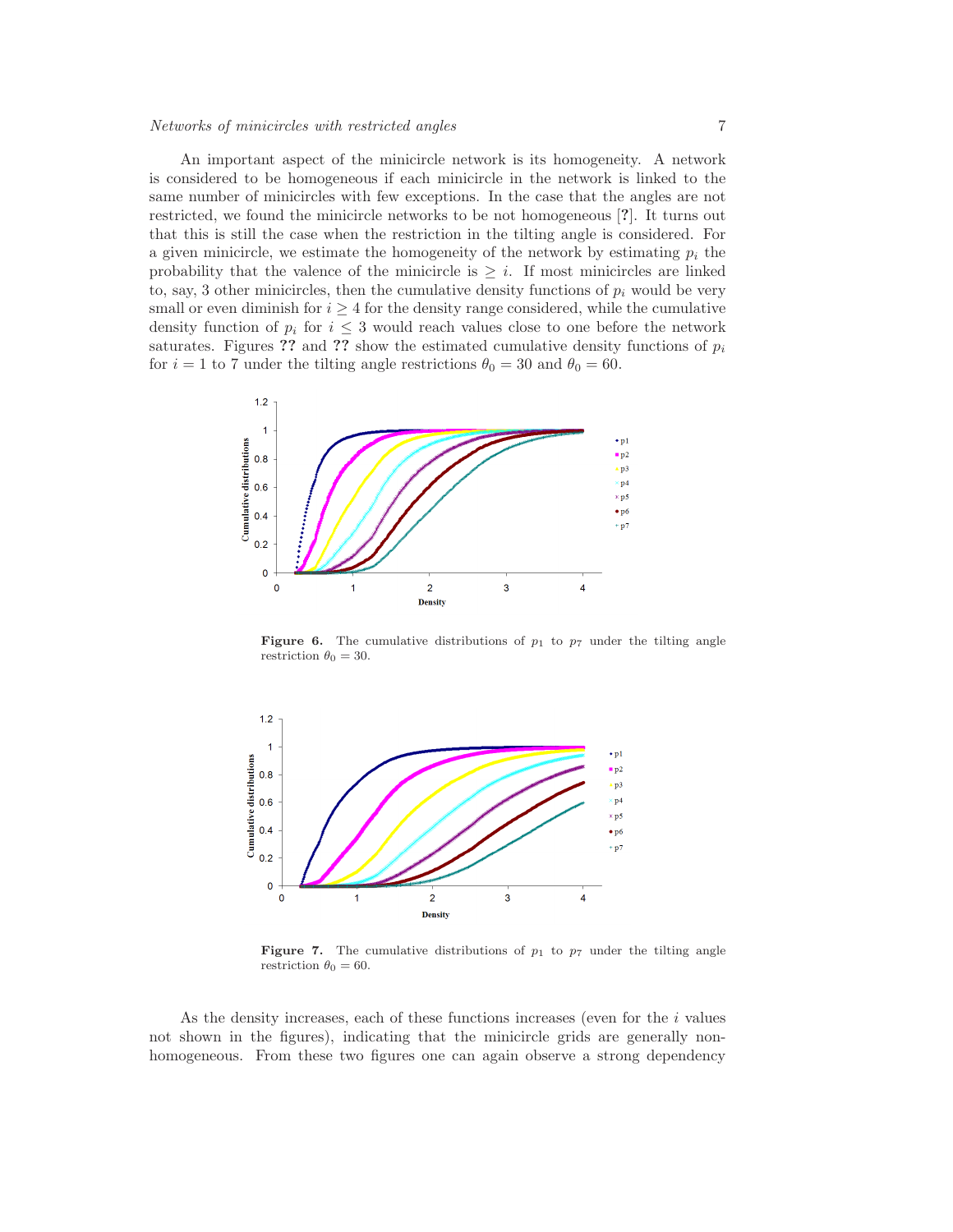of these cumulative distributions of  $p_i$  on the tilting angle restriction, namely that a larger restriction leads to a smaller cumulative density function value at a given density.

# 3.2. The case of the azimuthal angle restriction

Recall that a restriction of 0 degrees on the azimuthal angle means no restriction while a restriction of 90 degrees on the azimuthal angle means that all minicircles have normal vectors whose projections are parallel to the y-axis. The restrictions in the azimuthal angle present a case more complex than the tilting angle for the following reason: any two minicircles adjacent along the x-direction will link with probability 1 under the 90 degree restriction of the azimuthal angle, provided that the distance between the centers of the minicircles is less than 2. However, two adjacent minicircles along the y-direction will never link under this extreme restriction condition, and two adjacent minicircles along the diagonal lines parallel to  $y = x$  or  $y = -x$  will have positive linking probability only when the distance between their centers is less than 2. This fact has several implications when  $\phi_0 \approx 90$  that are discussed below. First, we investigated how the effects of the azimuthal angle restriction on the percolation density. Results are shown in Figure ??. The value for 0 restriction was already reported in [?]. When the restriction angle  $\phi_0$  is close to 90 degrees we expect a rather small critical percolation density (close to .25) since percolating clusters containing linked minicircles along the x-direction always form rapidly as the density passes over .25. A seemingly unexpected feature arose for other values of the restriction angle. As shown in Figure ?? the critical percolation density (as a function of the restricted azimuthal angle) is not a monotonically decreasing function. In fact, there is a local minimum near  $\phi_0 = 30$ . However, there is no reason why we should expect a monotonically decreasing curve either. In fact, the linking probability function  $p_{r,\phi_0}$ is no longer well defined, since two minicircles of the same distance may now have different linking probability depending on their relative positions in the plane. Hence a clear relation between the linking probability and the critical percolation density (as in the case of the tilting angle restriction) is lacking. To guide the trend of the data we fitted a polynomial of degree 6.

Next we studied the change of the average saturation density and results are shown in Figure ??. As in the case of the percolation density the value of the saturation density for  $\phi_0 = 0$  had been previous estimated [?]. Since minicircles adjacent along the y-direction do not link until the grid step becomes less than  $\sqrt{2}$  (which corresponds to a density of  $1/2$ , the average saturation density has to be larger than .5. In fact, for  $\phi_0 = 90$  degrees,  $D_s$  is estimated to be around .56. A trend similar to that observed for the percolation density is also observed here. One important observation based on Figures ?? and ?? is that the  $\phi_0$  value that corresponds to the maximum critical percolation density does not produce the largest average saturation density. This shows that in general when comparing two minicircle grids, the minicircle grid with the smaller critical percolation density may have a larger average saturation density.

The mean valence also showed results different to those reported for the tilting angle. In the case of unrestricted angles, the contribution of a minicircle around the given minicircle to this slope are symmetric under rotations. This is still the case when we impose tilting angle restriction. However, for the azimuthal angle restrictions we impose, this symmetry is broken. In other words even if two minicircles are at the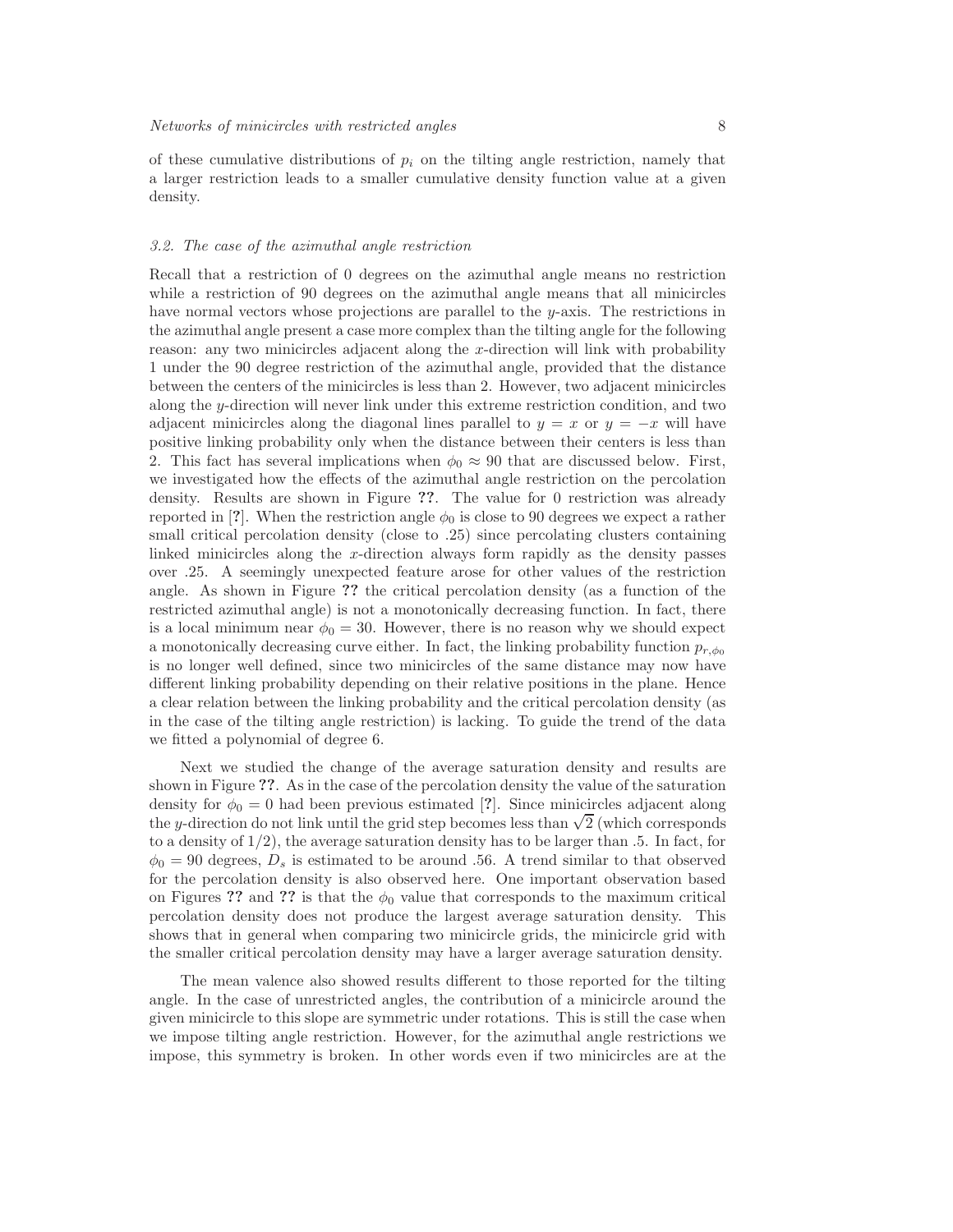

Figure 8. The estimated critical percolation densities at different restriction angles. The data are obtained on minicircle grids of dimension  $1000 \times 1000$  with sample size of 1000.The left end of the graph represents the unconstrained case previously reported. The 95% standard error bars are less than .00025 in all cases.



Figure 9. The average saturation density estimated at different restriction angles. The data are obtained on minicircle grids of dimension  $1000 \times 1000$  with sample size of 1000. The 95% standard error bars are less than .0003 in all cases and the fitting function is a polynomial of degree 4.

same distance from a given minicircle they may not have the same contribution in the computation of the mean valence of the given minicircle. Thus the mean valence of a given minicircle may not have a strong linear relation with the density. This breaking of the linear relation is demonstrated in Figure ?? using  $\phi_0 = 87$  degrees. One way to comprehend the result shown in Figure ?? is to compare it with the extreme case where  $\phi_0 = 90$  degrees (since  $\phi_0 = 87$  degrees is very close to 90 degrees). In this case the line that is parallel to the x-axis and goes through the center of a minicircle will intersect the minicircle in a diameter. Thus linking can only become possible between minicircle adjacent to each other along the  $x$  direction. In fact, the linking probability between any two such minicircles is 1 when the distance between the centers of the two circles (along the  $x$  direction) is less than 2. Recall that the density is equal to  $1/r^2$  where r is the distance between the centers of two adjacent minicircles. Thus, the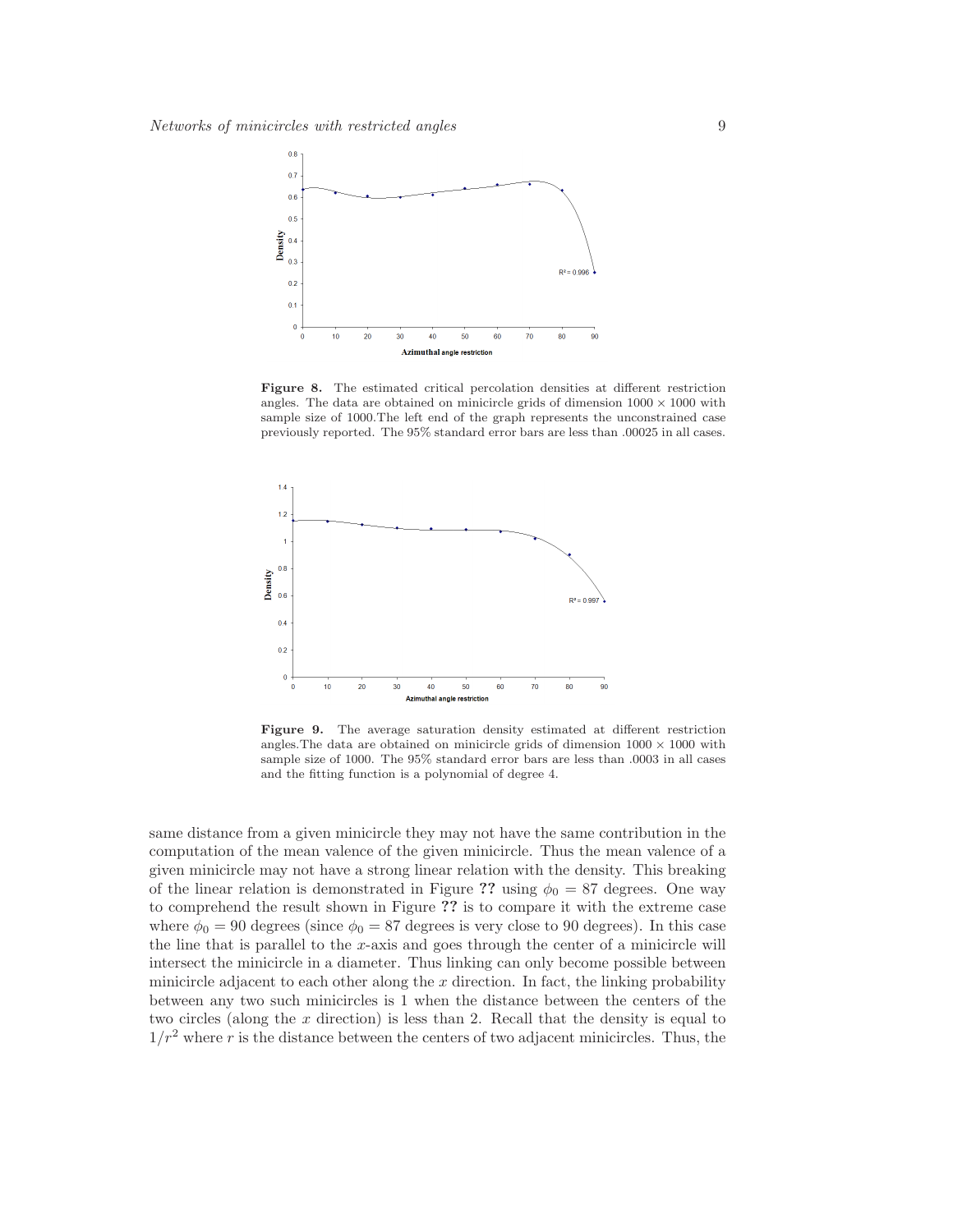valence of each minicircle (in the extreme condition that  $\phi_0 = 90$  degrees) is exactly 2 if  $1 < r < 2$  (since each minicircle will link with its two immediate neighbors along the x direction with probability one), is exactly 4 if  $2/3 < r < 1$  (since each minicircle will link with its four closest neighbors along the  $x$  direction with probability one), is exactly 6 if  $1/2 < r < 2/3$ , and so on. Translating this into the densities, one would expect a horizontal step function that takes value 2 for  $.25 < D < 1$ , 4 for  $1 < D < 9/4$ , 6 for  $9/4 < D < 4$ , and so on. Figure ?? is really a distortion of this step function due to the fact that with  $\phi_0 = 87$  degrees, minicircles neighboring each other along the  $x$  direction do not link with probability one even if their centers are close (but this linking probability is indeed an increasing function of the distance between their centers) and that other minicircle pairs may also link.



Figure 10. The estimated mean valance when the azimuthal angle is restricted to  $\phi \geq 87$ .

We concluded this study by determining the homogeneity of the networks by means of the cumulative distribution. In the case of the azimuthal angle restriction, the cumulative probability density function is less smooth due to the fact that linking probability between minicircles of the same distance varies depending on the relative positions of the minicircles involved. This phenomenon is more profound when the angle restriction  $\phi_0$  is large, as shown in Figure ??.

# 4. Discussion and ending remarks

Networks of topologically linked circular synthetic polymers, DNA or proteins have been observed in nature or generated for nanotechnology purposes. How these networks grow as a function of minicircle density remains to be understood. In [?], and inspired by the linking of DNA minicircles in the kinetoplast of trypanosomes, we introduced the SLM model. Using this model we characterized the growth and the topological properties of a monolayer network of minicircles as a function of density. We analytically showed the existence of a critical percolation density  $D_c < 1$  and numerically estimated that  $D_c \approx 0.637$ . For a given minicircle grid of fixed dimension  $d \times d$ , the probability that the network saturates approaches one exponentially fast (so the average saturation density  $D_s$  must be finite)and our estimation of  $D_s$  in the limit case is  $D_s = 1.154$ . A linear relationship between the mean valence and the density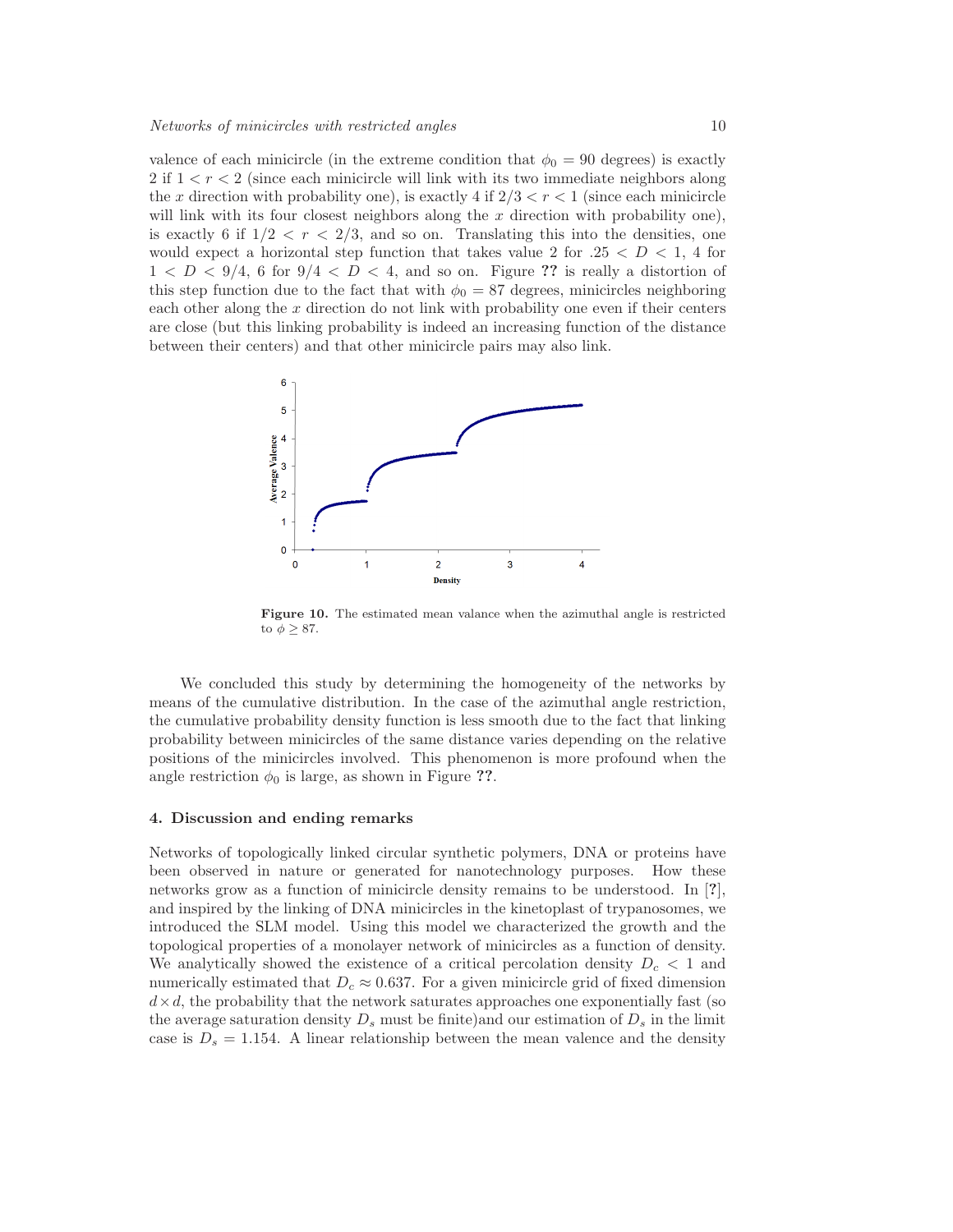

**Figure 11.** The cumulative distributions of  $p_1$  to  $p_6$  under the azimuthal angle restriction  $\phi_0 = 87$ .

was also derived. In that case the slope in the linear relation is the sum of the linking probabilities between any given minicircle and all other minicircles.

The SLM model assumes that minicircles are randomly oriented however experimental observation of biological systems and new nanotechnological devices suggest that the angle between minicircles is an important variable to consider. In this paper we studied the effects of minicircle orientation by characterizing the effects of constraining the tilting and the azimuthal angle. In each case the restriction is placed on one angle, while keeping the other angle un-constrained. We observed that both angle restrictions have significant impacts on the key topological characteristics (specially in the extreme cases) and that are difficult to derive analytically. For instance when estimating the percolation density one can consider the following example. At the grid step length  $2r = 3/(1 + \sqrt{2})$ , the sum of the linking probability between two adjacent minicircles along the  $x$  (or  $y$ ) direction and two adjacent minicircles along the diagonal  $y = x$  direction is  $1/2$ . And this grid step length corresponds to a minicircle density of  $1/(2r)^2 \approx .648$ . One would wonder whether this can be generalized to the case of tilting angle restriction. In other words, if  $r$  is a value such that  $p_{r,\theta_0} + p_{\sqrt{2}r,\theta_0} \approx .5$ , then  $D_c$  can be approximated by  $1/(2r)^2$ . Let us look at two examples here. Let's consider first the case  $\theta_0 = 50$ . In this case, we have  $p_{.45,50} \approx .38$  and  $p_{.45\sqrt{2},50} > p_{.65\sqrt{2},50} \approx .16$ , so  $p_{.45,50} + p_{.45\sqrt{2},50} > 1/2$ . On the other hand,  $p_{.5,50} \approx .33$  and  $p_{.5\sqrt{2},50} < p_{.7\sqrt{2},50} \approx .13$ , so  $p_{.5,50} + p_{.5\sqrt{2},50} < 1/2$ . Thus we would estimate  $D_c$  to be somewhere between  $1/(2 \cdot .5)^2 = 1$  and  $1/(2 \cdot .45)^2 \approx 1.23$ . The actual numerical value obtained is  $D_c \approx 1.067$ . Thus this rough estimation is still not too bad. However, things become much worse as  $\theta_0$  increases further. For example, at  $\theta_0 = 70$ ,  $p_{.3,70} + p_{.3\sqrt{2},70}$  is fairly close to 1/2. But  $1/(2 \cdot .3)^2 \approx 2.78$  while our numerical estimation of  $D_c$  is around 1.88.

In the case of the tilting angle restriction, the relationship between the tilting angle restriction  $\theta_0$  and its impact on the critical percolation density and the saturation density is rather simple. This relationship is less straight forward in the case of the azimuthal angle restriction. It is conceivable that if one combines the two restrictions, then the situation will be more complicated. We conducted some special case studies to explore this. For example, with  $\theta_0 = 87$  and  $\phi_0 = 0$ , there is no network formation at density 4. However, with  $\theta_0 = 87$  and  $\phi_0 = 84$ , networks formed at densities less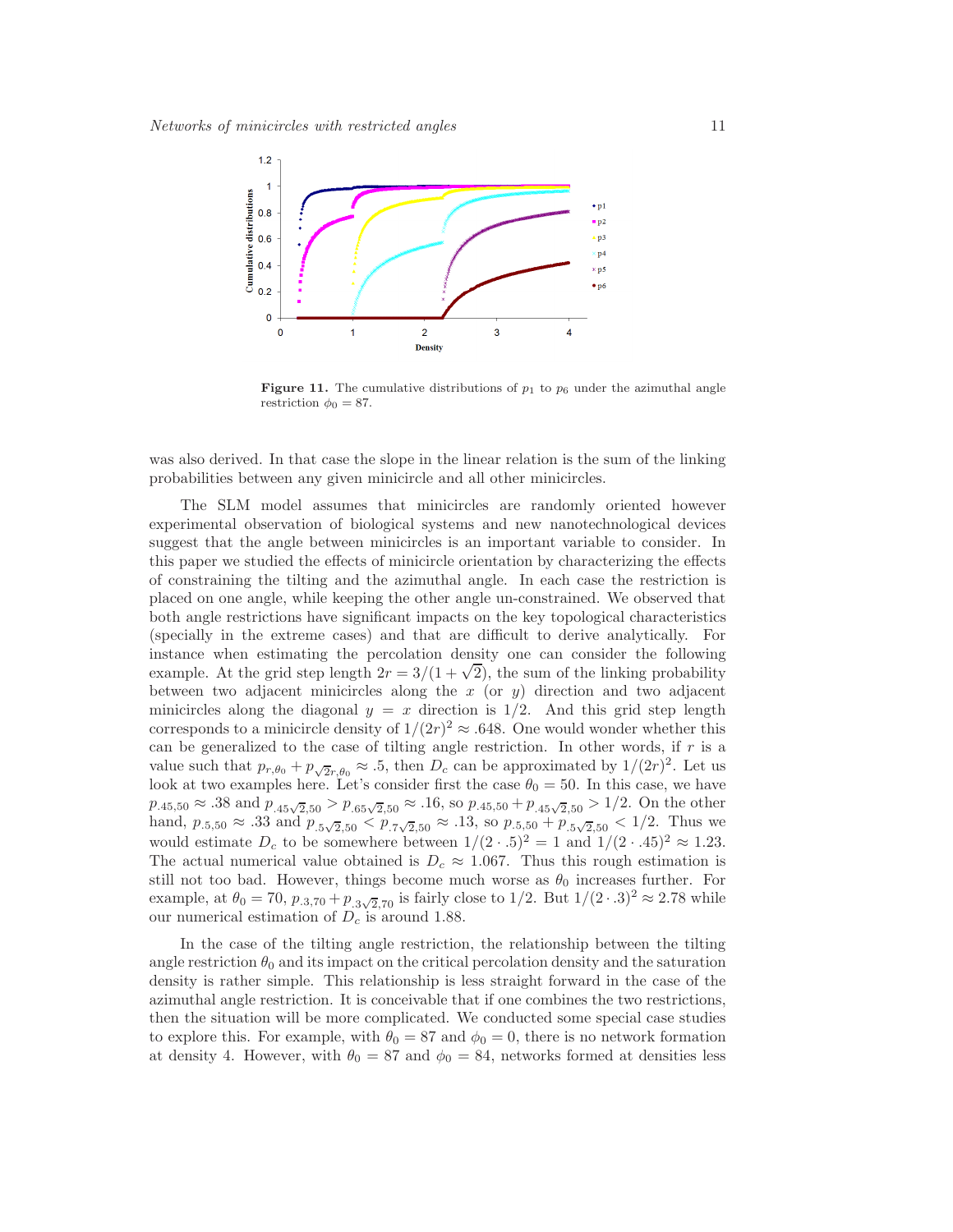than 4. At  $\phi_0 = 89$ , the critical percolation density is estimated to be just slightly over 1. However in this case we observed some kind of "resistance" to reaching percolation at any density less than 1, since not a single trial reached percolation at density less than 1. These findings are illustrated in Figure ??.



Figure 12. The estimated critical percolation densities under various azimuthal angle restrictions with the fixed tilting angle restriction  $\theta_0 = 87$ .

To summarize, our results show that the critical percolation density and the average saturation density, as well as the structure of the linking clusters, are quite sensitive to the angle restriction conditions. Furthermore while restrictions in the tilting angle have a somewhat predictable behavior, the growth of a network with restrictions on the azimuthal angles are somewhat less intuitive. In fact, in some extreme restriction conditions, the minicircles cannot even form links. For example when minicircles are completely parallel to each other or completely perpendicular to the lattice plane no clusters can form. This indicates that when studying systems of minicircles on grids a careful and detailed analysis of the angle restriction is necessary. Our work has provided some basic theoretical benchmarks in this regard. A potential application of our results is in the study of network formation in trypanosomes. In [?] a model for minicircle organization was derived based on the assumption that minicircles are randomly oriented. However it has been observed that minicircles are parallel to each other and perpendicular to the the kinetoplast disk. It is therefore natural to ask how the observed angle restriction affects the initial model of minicircle organization.

We end this paper with an outlook into the future study of this subject. The angle restriction is not the only factor that affects the percolation and saturation of a minicircle grid. For example, the choice of the lattice can also affect these critical densities, although in a less sensitive manner. This is the subject of study in another paper under submission [?]. As we pointed out earlier, the simplicity of the SLM model allowed us to carry out simulation and analytical studies and we believe that more sophisticated models will present similar behaviors to those discussed here. However, more realistic models can be developed for specific physical and biological systems. More realistic DNA models could for instance incorporate the flexibility and thickness of minicircles as well as variations on the positions of minicircles in space. Many obstacles will arise in developing and analyzing such models, it is our belief that these obstacles will be overcome and new information from the physical system will be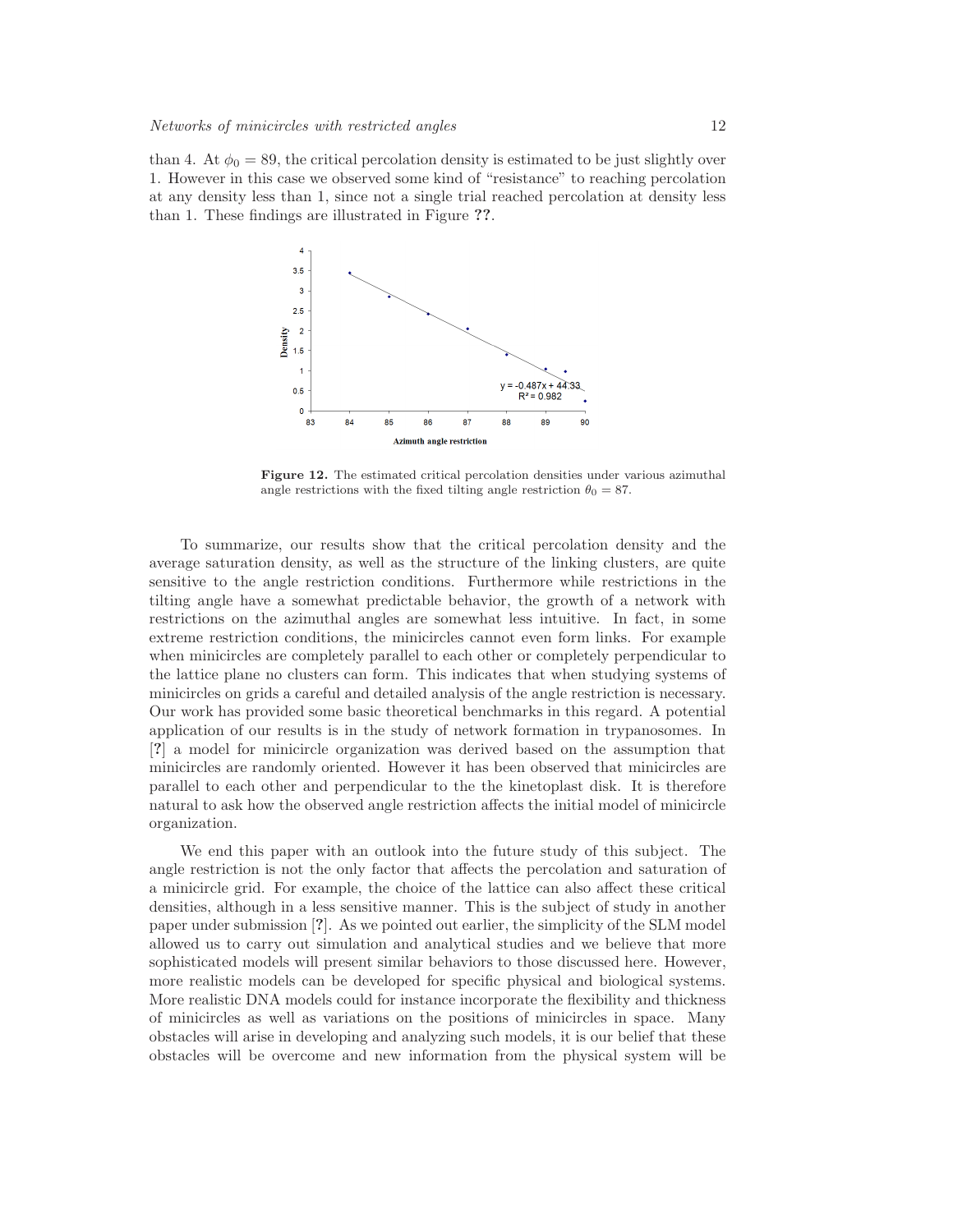obtained from the theories developed.

Acknowledgement Support for this work came from NSF grants DMS-0920887 (J. Arsuaga), DMS-0920880 (Y. Diao and K. Hinson), DMS-1016460 (Y. Diao) and NIH grant 2S06GM52588-12 (J. Arsuaga).

# 5. References

- [1] Arsuaga J, Diao Y and Hinson K, submitted to J. Phys A.: Math Gen.
- [2] Balzani V, Credi A, Silvi S and Venturi M, Chem Soc Rev,  $2006, 35(11)$ , 1135–1149.
- [3] Chen J, Rauch C A, White J H, Englund P T and Cozzarelli N R, Cell, 1995, 80(1), 61–69.
- [4] Chen J, Englund P T and Cozzarelli N R, *EMBO J*, **1995**, **14**(24), 6339–6347.
- [5] Diao Y, Hinson K, Vazquez M and Arsuaga J, J Mathematical Biology, in press.
- [6] Diao Y and Janse van Rensburg E J, Topology and Geometry in Polymer Science (eds Whittington S G et al), 1998, IMA Volumes in Mathematics and its Applications 103, 79–88.
- [7] Diao Y, *J Knot Theory Ramifications*, **1984**, **3**(3), 379-389.
- [8] Duda R L, Cell 1998, 94(1), 55–60.
- [9] Kreuzer K N and Cozzarelli N R, Cell, 1980, 20(1), 245–254.
- [10] Liu B et al, *Trends Parasitol*, **2005**, **21**(8), 363-369.
- [11] Mao C, Sun W and Seeman N C, Nature, 2997, 386, 137–138.
- [12] Mayrhofer P, Schleef M and Jechlinger W, Methods Mol Biol, 2009, 542, 87-104.
- [13] Müller-Nedebock K K and Edwards S F,  $J$  Phys A Math Gen, 1998, 32, 3283-3300.
- [14] Raphaël E, Gay C and de Gennes P G, *J Stat Phys*, **1997**, **89**, 111–118.
- [15] Shafi KVPM et al, *J Phys Chem B*, **1999**, **103**, 3358-3360.
- [16] Shapiro T A, Englund P T, Annu Rev Microbiol., 1995, 49 117–143.
- [17] Schmidt T L and Heckel A, Nano lett, 2011, 11, 1739–1742.
- [18] Simpson L, Sbicego S and Aphasizhev R, RNA, 2003, 9, 265–276.
- [19] Weizmann Y et al, PNAS, 2008, 105, 5289.
- [20] Wilner O I et al, Nat Biotechnol, 2009, 4, 249–254.